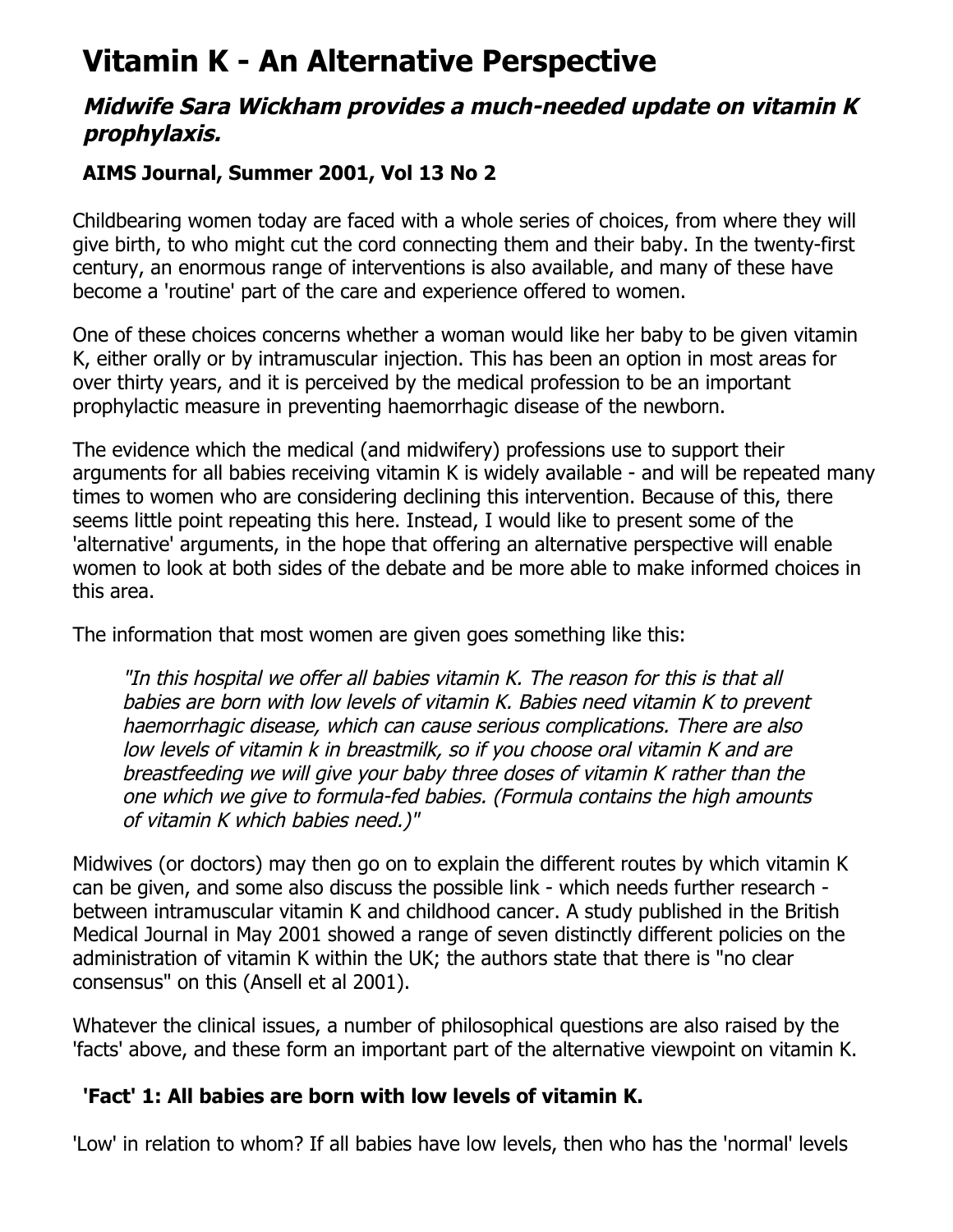against which this is measured? Well, believe it or not, only adults are perceived by the medical profession to have normal levels of vitamin K. Yet there is a big gap between noticing that babies have relatively lower levels than adults and deeming this a pathological condition which needs routine treatment.

Babies also have large heads relative to adults, but this is not perceived as pathological. This is deemed a good thing, because the human brain needs to be large at birth. Why is the fact that relative vitamin K levels differ between newborn and adult perceived as pathological?

Philosophically, the question is raised that, if all babies have what is perceived as a 'low' level of vitamin K, then in reality this must be the 'normal level' of vitamin K for babies to have. Even if proponents of vitamin K think that this is 'too low' a level for some reason, they should say this, rather than telling women their baby is deficient in an essential substance. Otherwise, this just reinforces the idea that women are relatively inefficient at making babies and need to be supplemented by the skills and technology of hospitals and doctors.

#### **'Fact' 2: Babies need vitamin K to prevent late-onset haemorrhagic disease, which can cause serious complications.**

There is no doubt that some babies suffer from late-onset haemorrhagic disease (HDN), and there is also no doubt that this can be dangerous for some babies. But does this mean that all babies should be given vitamin K? The risk of a baby who is not given vitamin K developing HDN is between 1 in 10,000 and 1 in 25,000 (Von Kries and Hanawa 1993). We also know that the babies most at risk from HDN are those who have traumatic births (clinically, this might include babies who are delivered by forceps, ventouse or emergency caesarean section, or babies who show bruising).

Babies who are born physiologically, or without undue trauma, are at the very lowest risk of developing HDN. Of course, there are never any guarantees either way; there is still a risk that a baby who is born physiologically will develop HDN, just as there is a risk that a baby given vitamin K may still develop HDN, or suffer from other side effects.

For example, the risk of healthy babies developing cancer as a result of being given vitamin K may be higher than the risk of developing HDN without (Parker et al 1998, Passmore et al 1998). Anecdotal evidence suggests that babies given vitamin K may be more at risk from jaundice, which may lead to the need for interventions. Unfortunately, we need much more research evidence in order to assess these relative risks and offer women statistics concerning every aspect of this decision (Slattery 1994, Wickham 2000).

Von Kries (1998) points out that some of the babies who are diagnosed as having HDN caused by vitamin K deficiency actually have HDN caused by underlying cholestatic disease (where there is a stoppage or suppression of bile flow). Even if giving vitamin K to these babies could prevent the development of HDN, we should not be saying that they have HDN because they were not given vitamin K.

This just confuses and confounds the issue and is a bit like saying that someone who was hit on the head by a block of wood has a headache because they weren't given an aspirin.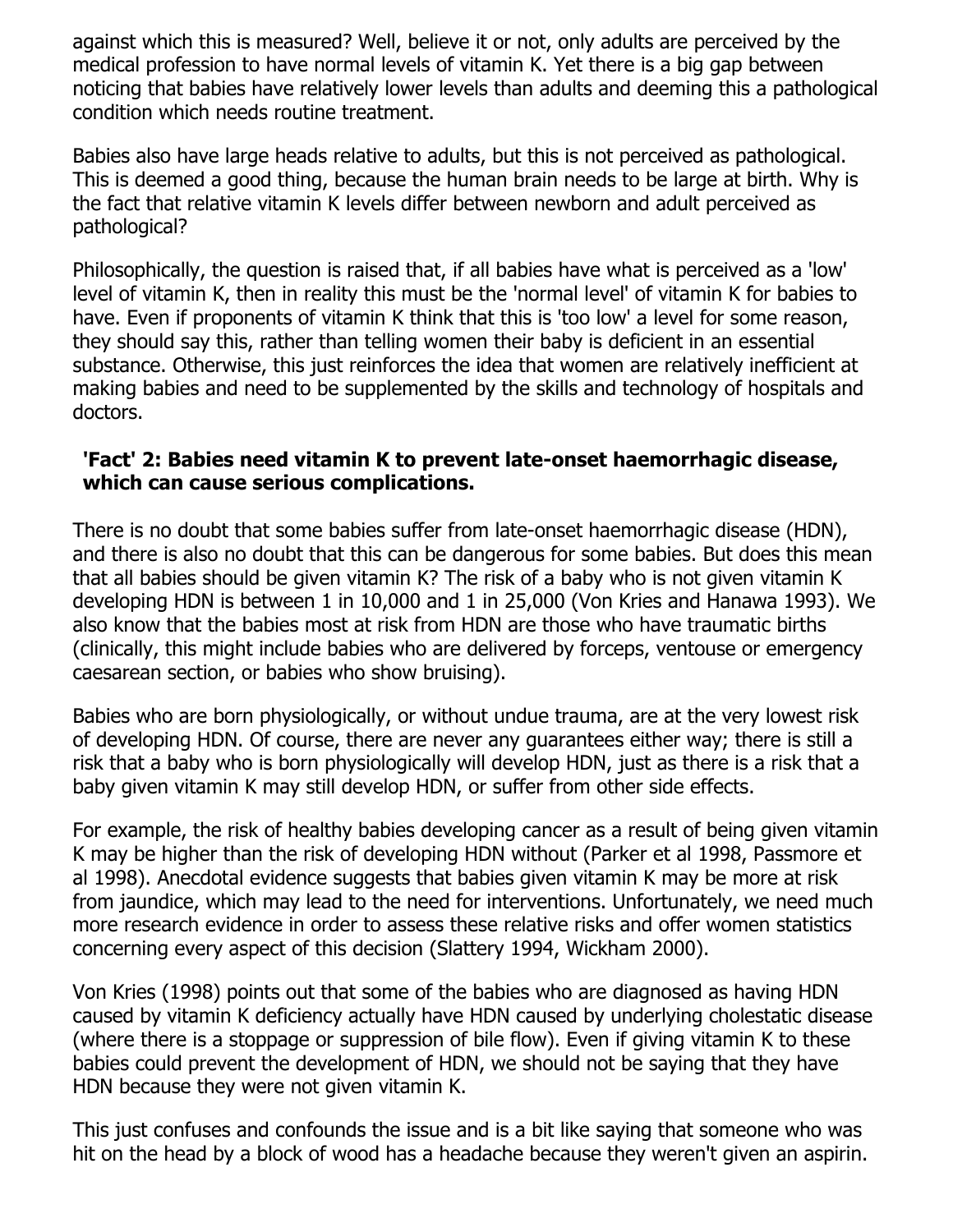The idea of giving vitamin K to all babies may then be akin to the suggestion that we should all take an aspirin before going outside just in case we are hit on the head by a block of wood.

#### **'Fact' 3: There are also low levels of vitamin K in breastmilk; Formula contains the high amounts of vitamin K which babies need.**

As with the levels in the babies' bodies, the 'low' label is only applied to breastmilk when the levels of vitamin K in breastmilk are measured in relation to the levels of vitamin K in cow's milk. This immediately begs the question of whether you believe that breastmilk (like other aspects of women's physiology) is a wondrous substance which provides all that your baby needs, or whether it is a poor alternative to cow's milk?!

To compound this, the research which first suggested that breastmilk was relatively low in vitamin K was carried out at a time when women were told to restrict the number of feeds, apply limits to the time the baby spent on each breast and, in some areas, to express colostrum without giving this to the baby. The net result of this was a reduction in the amounts of fat-rich colostrum and hindmilk which babies were receiving. Vitamin K is fatsoluble and so is found mostly in colostrum and hindmilk, which puts an entirely different perspective on whether breastmilk is truly low in vitamin K or not.

Even if breastmilk is low in vitamin K (compared to cow's milk), is this pathological? Who do you believe knows the most about how to feed human babies? Cows, formula manufacturers, or women? Call me too trusting of nature if you like, but it seems to me that, if babies are born with 'low' levels of vitamin K relative to adults, and if breastmilk might contain 'lower' levels in relation to cows' milk, then maybe babies don't really need that much vitamin K? Which then begs the question of whether it is a good idea to put it into their bodies?

Perhaps babies' level of vitamin K serves them well, possibly preventing the development of clotting problems during birth and in the first few weeks of life? Of course, it may also be that medical intervention and the poor standard of the breastfeeding research has reduced our perception of the levels of vitamin K and that these would be higher both in babies and breastmilk which was not interfered with.

Other factors may also affect this issue. The length of time the cord is allowed to pulsate affects the baby's blood volume and composition; women wishing to avoid vitamin K may want to plan a physiological third stage. Nutrition during pregnancy is important for lots of reasons, one of them being that a woman who eats well knows that she is giving her baby all of the essential nutrients to grow in the way it needs to and manufacture the substances it needs.

In general, babies are born with pretty much everything they need. The length of their umbilical cords almost always enables them to reach their mother's breast to suckle while their placenta is still attached inside her uterus. That's not a coincidence. Neither is the way the hormones of labour help the mother and baby to begin to fall in love with each other. For the majority of babies, birth works very well. For the minority of babies who are at increased risk of HDN, vitamin K may well be a good idea. As above, women need to weigh up the different perspectives on vitamin K and determine the right decision for them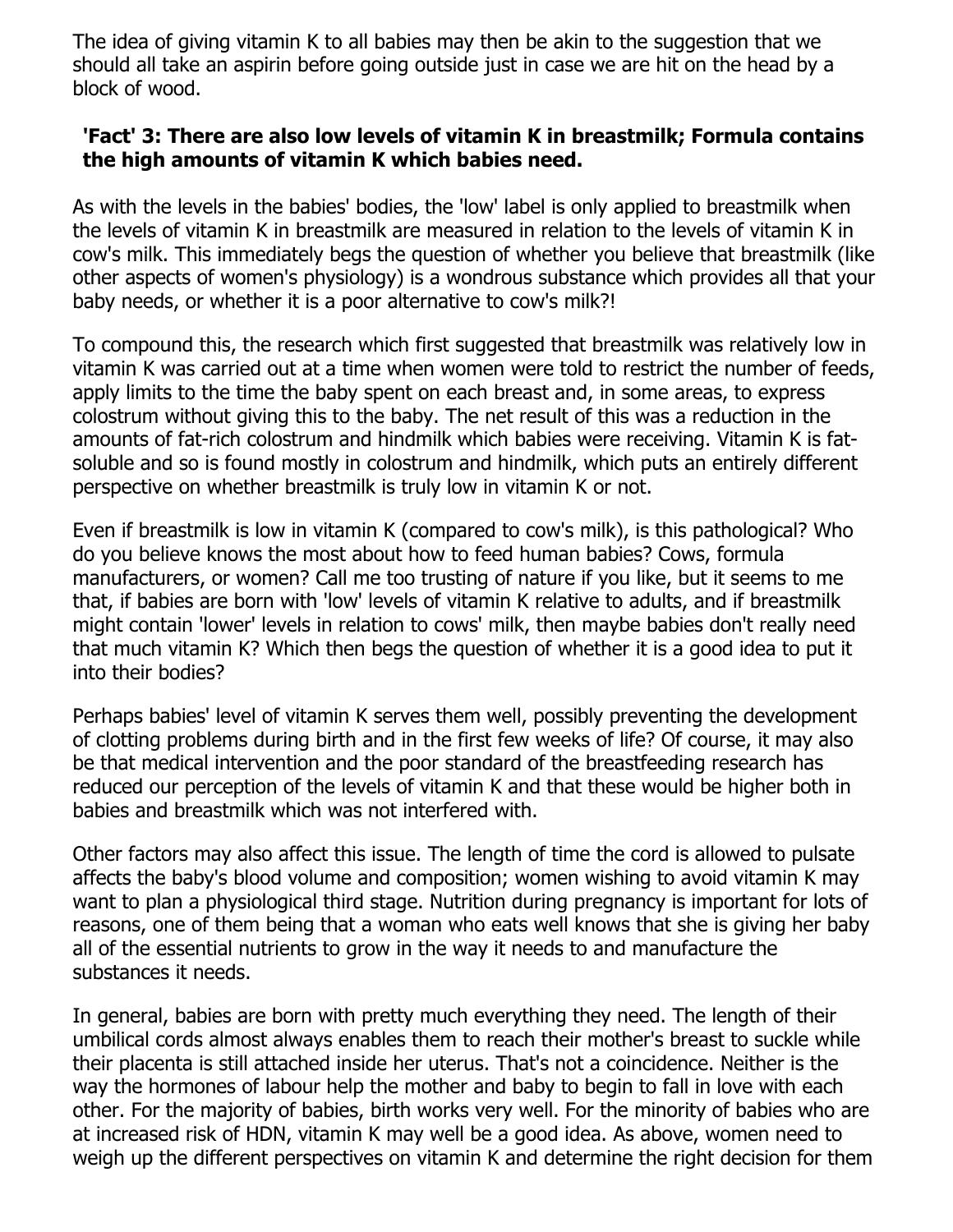and their babies.

Sara Wickham

Note: Some parts of article have been adapted from an article published by Midwifery Today. The original reference for this is given below; it has also been published on Sara's website: [www.sarawickham.com](http://sarawickham.com/wp-content/uploads/2011/10/a1-vitamin-k-a-flaw-in-the-blueprint2.pdf)

## **Did you find this article useful?**

AIMS makes information and articles freely available on its website as a public service. We also provide advice and support to individual parents and professionals at no charge. We receive no government or charitable funding, and rely solely on donations, membership [subscriptions and the efforts of our volunteers. Please help AIMS to help others by joining](http://www.aims.org.uk/join.htm) AIMS or making a donation.



### **References**

Ansell P, Roman E, Fear NT et al, Vitamin K policies and midwifery practice; questionnaire survey,

BMJ, 2001; 322: 1148-52.

Parker L, Cole M, Craft AW et al, Neonatal vitamin k administration and childhood cancer in the north of England, BMJ, 1998; 316: 189-93.

Passmore SJ, Draper G Brownbill P et al, Case-control studies of relation between childhood cancer and neonatal vitamin K administration; retrospective case-control study, BMJ, 1998; 316: 178-84.

Slattery, Why we need a clinical trial for vitamin K, BMJ, 1994; 308: 908-910.

Von Kries, Neonatal vitamin K prophylaxis; the Gordian knot still awaits untying, BMJ, 1998; 316: 161-162.

Von Kries R and Hanawa Y, Neonatal vitamin K prophylaxis, Report of scientific and standardization subcomittee on perinatal haemostasis, Thrombosis and Haemostasis, 1993: 69: 293-95.

Wickham, S, Vitamin K - A flaw in the blueprint?, Midwifery Today, 2000; 56: 39-41.

#### **[Homepage](http://www.aims.org.uk/)**

## **[Articles](http://www.aims.org.uk/articles.html)**